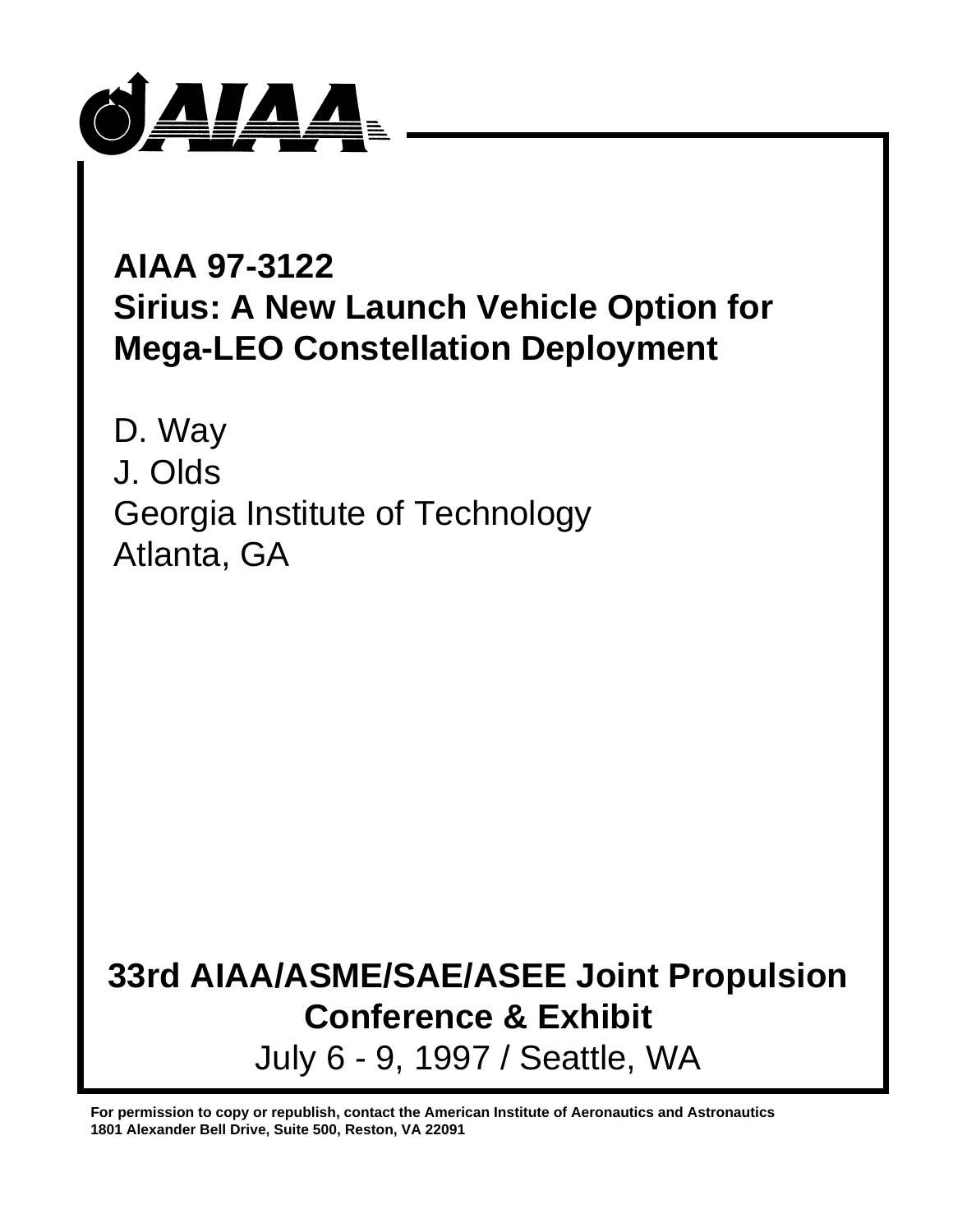# **Sirius: A New Launch Vehicle Option for Mega-LEO Constellation Deployment**

David W. Way†

Dr. John R. Olds<sup>\*</sup> Aerospace Systems Design Laboratory School of Aerospace Engineering Georgia Institute of Technology, Atlanta, GA, 30332-0150

# **ABSTRACT**

Tremendous growth in the satellite communication market is expected within the next decade. In particular, the market for services based in low earth orbit (LEO) is booming. Large constellations of satellites will soon be deployed with capabilities ranging from modest paging services to high bandwidth, data transfer systems. Constellations in the latter category are referred to as Mega-LEO constellations. Deployment of Mega-LEO constellations will place tremendous demands on international launch capabilities. Current expendable booster capability, reliability, availability, and price are all issues.

This research tests the hypothesis that a new, low cost launch vehicle can be developed specifically to deploy a Mega-LEO constellation and still be economically competitive. A fictitious Mega-LEO constellation called *Orion* was created to set mission requirements. Aggressive launch cost goals and launch rates were established.

A new two-stage system with a reusable booster was designed to meet the challenge — *Sirius*. This paper includes the results of the conceptual vehicle design activity including both technical and economic data. Details on the multidisciplinary design optimization methodology employed are also included.

 $\overline{a}$ 

Copyright © 1997 by David W. Way and John R. Olds. Published by the American Institute of Aeronautics and Astronautics, Inc. with permission.

#### **NOMENCLATURE**

| <b>ACC</b>  | advanced carbon-carbon                           |
|-------------|--------------------------------------------------|
| <b>APAS</b> | Aerodynamic Preliminary Analysis System          |
| <b>ASDL</b> | Aerospace Systems Design Laboratory              |
| B           | billion dollars (1996 U.S. dollars)              |
|             | <b>CABAM</b> Cost and Business Assessment Module |
| CAD         | computer aided design                            |
| DoE         | design of experiments                            |
| <b>DSM</b>  | design structure matrix                          |
| <b>GA</b>   | genetic algorithm                                |
| <b>GEO</b>  | geostationary orbit                              |
| <b>IRR</b>  | internal rate of return                          |
| <b>LEO</b>  | low earth orbit                                  |
| LH2         | liquid hydrogen                                  |
| $L$ Tref    | ratio of vehicle length to reference length      |
| LOX         | liquid oxygen                                    |
| M           | million dollars (1996 U.S. dollars)              |
| <b>MDO</b>  | multidisciplinary design optimization            |
| <b>MR</b>   | mass ratio (gross weight/burnout weight)         |
| <b>OBD</b>  | optimization-based decomposition                 |
| <b>POST</b> | Program to Optimize Simulated Trajectories       |
| <b>RSE</b>  | response surface equation                        |
| <b>RSM</b>  | response surface methodology                     |
| <b>SSTO</b> | single-stage-to-orbit                            |
| <b>TDS</b>  | tether deployment system                         |
| $Ti-A1$     | titanium-aluminide                               |
| <b>TOS</b>  | transfer orbit stage                             |
| <b>TPS</b>  | thermal protection system                        |
| <b>TRF</b>  | technology reduction factor                      |
| <b>TSTO</b> | two-stage-to-orbit                               |

# **INTRODUCTION**

With the continued expansion of global telecommunications markets, many companies have realized the tremendous potential of using constellations of low to mid earth orbiting satellites to

*<sup>†</sup> - Graduate Research Assistant, School of Aerospace Engineering, Student member AIAA.*

*<sup>\*</sup> - Assistant Professor, School of Aerospace Engineering, Senior member AIAA.*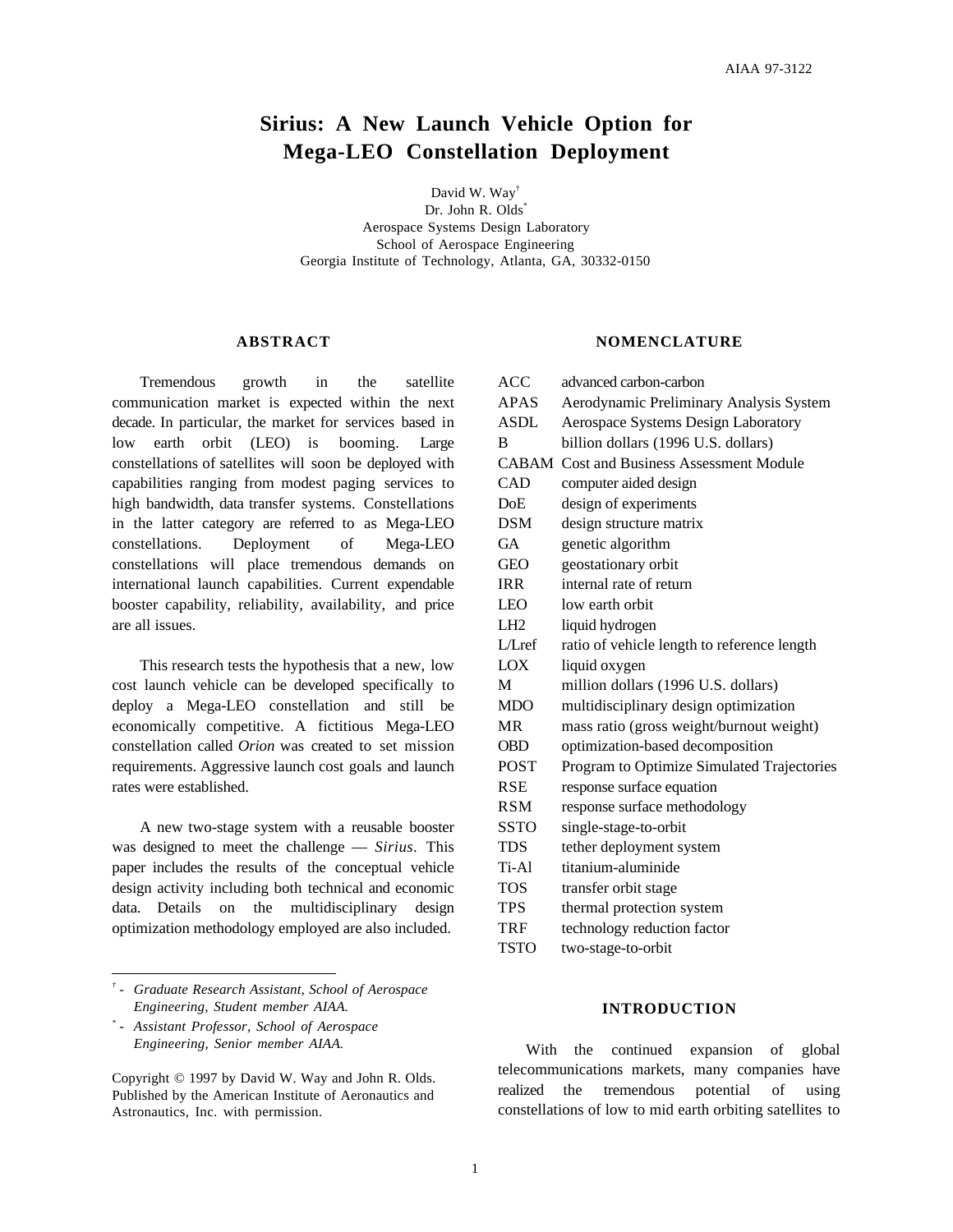provide real time voice and data transmission to all parts of the globe. Compared to communications from geostationary orbit (GEO), low earth orbit (LEO) communication offers shorter signal lag time and lower power requirements. However, LEO-based satellites have smaller signal footprints and faster orbital velocities (not synchronized with the Earth's rotation). Therefore, LEO communications systems must include a number of satellites in many different orbital planes to achieve global or near-global coverage. These satellite 'constellations' work together with ground stations to form an integrated communications system.

LEO constellations of communications satellites have been categorized into three broad classes by number of satellites, satellite size, and constellation data capacity<sup>1</sup>. As shown in Table 1, 'Little-LEO' systems are targeted primarily at the global paging and messaging market. 'Big-LEO' systems include voice communications systems (i.e. satellite phones). 'Mega-LEO' constellations are very large systems capable of high bandwidth, broadband voice and data communications — an 'Internet-in-the sky'.

| Table 1 - LEO Satellite Constellations |  |
|----------------------------------------|--|
|----------------------------------------|--|

| Class      | Sat. Mass                              | $#$ Sats  | Market    |  |
|------------|----------------------------------------|-----------|-----------|--|
| Little-LEO | $\langle \sim 100 \text{ lb.} \rangle$ | < 50      | messaging |  |
| Big-LEO    | $\langle \sim 300 \text{ lb.} \rangle$ | ${}< 100$ | voice     |  |
| Mega-LEO   | $> 1000$ lb.                           | > 200     | broadband |  |

Some constellations are already being deployed. Orbital Sciences' Little-LEO *Orbcomm* system for global paging and messaging already has a partial constellation in orbit (a few satellites) and is generating revenue. Motorola's Big-LEO *Iridium* system for global voice communications launched it's first satellites earlier this year. *Orbcomm* will be deployed by Orbital Sciences' own Pegasus and Taurus launchers. *Iridium* will be deployed by a combination of the Delta and international expendable launch systems.

Follow-on systems around the year 2000 envisioned by companies such as Teledesic will significantly increase the LEO data transmission capability. These Mega-LEO systems will require more, larger satellites operating in many orbital planes. By current estimates, Teledesic's Mega-LEO constellation will require 324 satellites of 2750 lb. each<sup>2</sup>. To initiate revenues, recoup startup costs, and be first to market, operators of a Mega-LEO constellation need their satellites to be launched quickly and efficiently — preferably within one or two years.

Timely deployment of such a large constellation is expected to quickly over-tax the available domestic and international launch capability. The current total international launch capacity is only approximately 45  $-50$  launches per year (about 800,000 lb. to LEO)<sup>3</sup>. Of this total, most of the launches are already dedicated to government and military payloads, science missions, space station support, and other commercial launches. No more than a few launches per year would be available to support rapid deployment of a Mega-LEO constellation. Launch vehicle manufacturers are reluctant to invest in additional launch rate surge capability to meet what is perceived to be a one time launch requirement. (Mega-LEO maintenance and replenishment launches are expected fall well within today's launch capabilities). The current launch industry's solution to Mega-LEO deployment is to stretch the deployment to 5 - 6 years, manifest multiple satellites into larger launch packages, and use a mixed fleet of domestic and international boosters (e.g. Atlas, Delta, Proton, Ariane)<sup>4</sup>.

Using existing launch vehicles, the cost of Mega-LEO deployment is expected to be high. Current expendable launchers place payloads into LEO for \$3,000 - \$4,000 per lb. of payload. Total launch cost for an entire constellation might be as high \$1B - \$1.5B.

This research tests the hypothesis that a new low cost launch system can be designed specifically for deploying a Mega-LEO constellation and still be profitable. This new system would (initially) be dedicated to launching the Mega-LEO constellation so competition for existing launch resources would be eliminated. The new system would also have the capacity to launch all satellites within two years. To be economically competitive, the *total* cost for design, development, hardware acquisition, and operations of the new vehicle would have to be the same or lower

 $\mathcal{L}$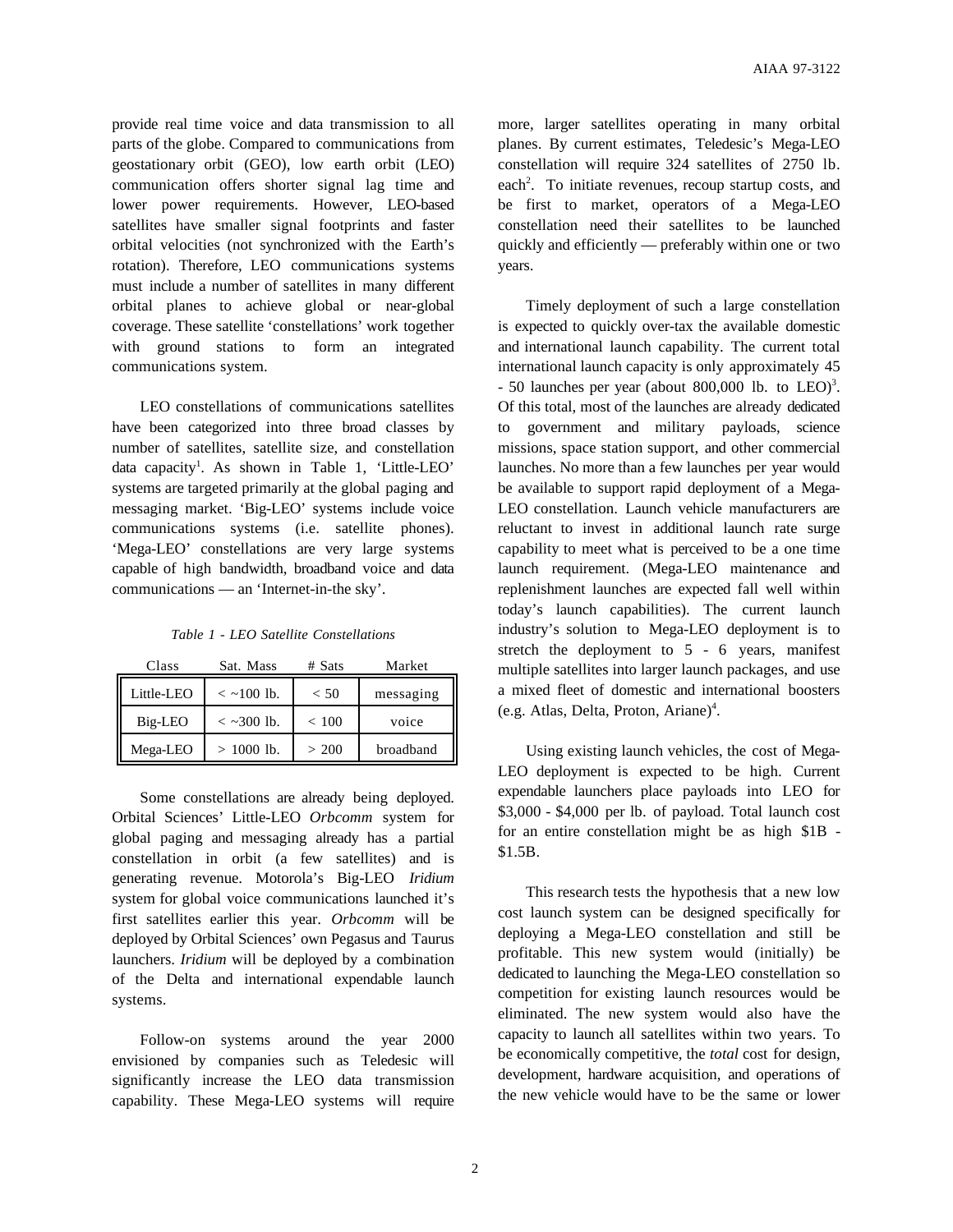than the cost of deploying the constellation on existing boosters. This very aggressive cost constraint implies that the new system minimize new technology development cost, use streamlined design and development methods, have very low manufacturing costs, and use a minimal cost operations strategy.

## **ORION**

To quantify mission requirements for the launch vehicle design challenge, a fictitious Mega-LEO constellation was assumed. The specifications for the *Orion* Mega-LEO constellation are given in Table 2 and Figures 1 and 2.

| Number of Satellites     | 400             |
|--------------------------|-----------------|
| Satellite Mass           | 1,575 lb. (ea.) |
| Number of Orbital Planes | 20              |
| Operational Orbit        | 420 nmi circ.   |
| Orbital Inclination      | $85^\circ$      |
| Deployment Period        | $2002 - 2004$   |
| Replenishment Period     | 2004 - 2014     |
| Launch Price Target      | \$3M per sat.   |

*Table 2 - Orion Constellation Requirements*

The *Orion* constellation includes characteristics typical of Mega-LEO constellations. It consists of 400 identical, high bandwidth, communications satellites deployed to 20 different orbital planes. Each orbital plane contains 20 equally spaced satellites in 420 nmi. circular orbits at 85° inclination. Each satellite weighs 1,575 lb. First launch of the initial constellation



 $\leftarrow$  diameter = 6 ft  $\rightarrow$ 

*Figure 1 - Orion Satellite Physical Configuration*



*Figure 2 - Notional Orion Orbital Planes*

deployment is to be required by January 2002 and deployment must be completed within two years. Launch is expected to be on a safe and reliable vehicle.

*Orion* will pay a fixed deployment price of \$3M per satellite for a total of \$1.2B for the initial deployment. Periodic replenishment of spares will require an additional 20 satellites per year for 10 years following initial deployment. The cost of each replacement satellite is also \$3M per satellite (for \$0.6B in additional revenue). Some amount of this money will be available up front to develop a new system. Multiple manifesting of satellites is allowed.

The challenge of designing a new, low cost launch system for *Orion* was presented to a group of aerospace engineering graduate students at the Georgia Institute of Technology. The vehicle design data reported in this paper is a summary of their response.

#### **VEHICLE DESIGN**

Mega-LEO deployments offer very challenging goals for performance, operability, and affordability. In order to meet these goals, the *Sirius* design has made use of existing hardware, current technologies, and reusability. The design methodology employed sought to accomplish two objectives: integrate cost early in the design process, and delay as long as possible many of the design decisions. By thus preserving flexibility in the design, the design team was able to quickly explore a large design space in an efficient manner. In this fashion the methodology provided, not only a viable point design, but also a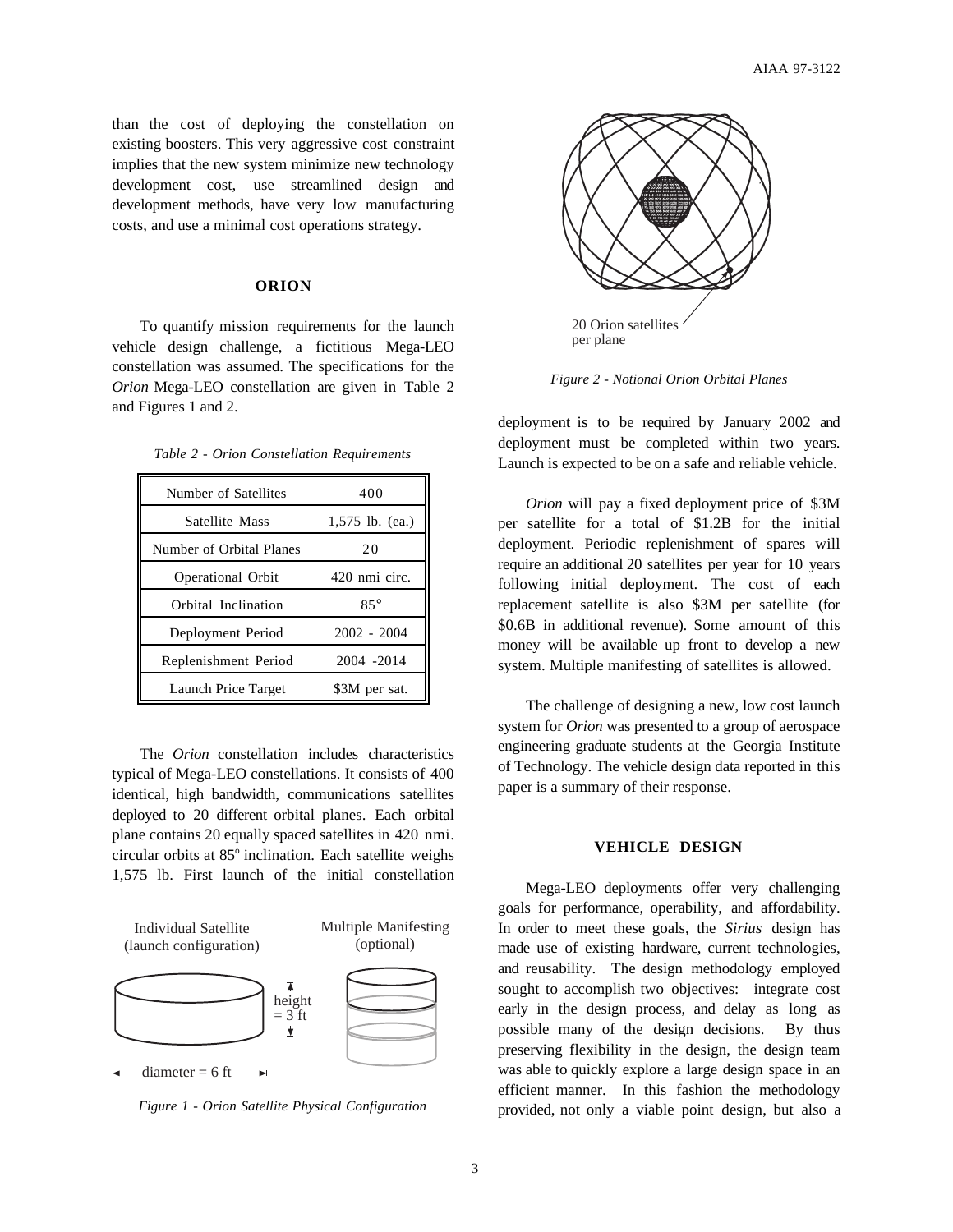better understanding of the design space which assisted in decision making.

| Solid Modeling              | <b>IDEAS</b>      |
|-----------------------------|-------------------|
| Aerodynamics                | $APAS^5$          |
| Trajectory Optimization     | POST <sup>6</sup> |
| Weights & Sizing            | Excel             |
| Optimization                | Genalg. $f'$      |
| <b>Statistical Analysis</b> | <b>JMP</b>        |
| Line Drawings               | Canvas            |
| Cost & Business             | $CABAM^8$         |

*Table 3 - Computational Tools*

#### **ANALYSIS PROCESS**

#### Brainstorming

The design team was allowed great freedom in choosing the configuration of the vehicle. During the brain-storming process, many diverse vehicle options were examined on a macroscopic scale. Configurations considered included: bimese launch vehicles, expendable rockets with strap-on boosters, wing body configurations, and lifting bodies. Additional ideas which could be incorporated into any configuration were tether deployment, air launch assist, or sea launch options. Due to the large number of launches required for constellation deployment, the design team considered a fully expendable system to be cost prohibative. Recovering the first stage of a conventional two-stage-to-orbit (TSTO) design was eliminated due to concerns for protecting the airframe and engines during re-entry (this option was assumed to require a high staging Mach number in order to increase the amount of re-useable hardware). The bimese was considered too expensive and complex to meet system goals. The lifting body was eliminated because the vehicle shape would lead to poor packaging efficiency and difficult center of gravity managment issues. Following a down-select screening process, the design team selected the wing body configuration as potentially the most economically viable option.



*Figure 3 - Brainstorming Concepts*

#### Design Variables

Once a baseline configuration was chosen, the team selected five design variables: number of satellites manifested per launch, first stage propulsion system, second stage propulsion system, structural materials, and booster fineness ratio. Table 4 provides a summary of all design variables and valid ranges.

*Table 4 - Design Variables*

| Number of Satellites | 1 to 9                    |  |  |  |
|----------------------|---------------------------|--|--|--|
| First Stage Engine   | RD-0120, RD-190, RD-120   |  |  |  |
| Second Stage Engine  | Orbus-21D, TOS, STAR-63D  |  |  |  |
| Structural Material  | Al, Graphite Epoxy, Ti-Al |  |  |  |
| Fineness Ratio       | 6, 7, 8                   |  |  |  |

Number of satellites manifested represented a trade between vehicle performance and operational cost. It is obvious that this design variable must be an integer, since launching a fraction of satellite is not practical. The design of the orbital planes limited the maximum number of satellites per launch to twenty. However, pre-conceptual calculations showed that manifesting more than nine satellites per launch resulted in impractically large vehicles (well over 1M lb. gross weight). The first variable, satellite manifesting, was therefore set at integer values from one to nine satellites per launch.

Three existing engines were selected for possible use in the first stage booster. All three engines selected, the RD-O120, the RD-190, and the RD-120, were Russian designed engines. These engines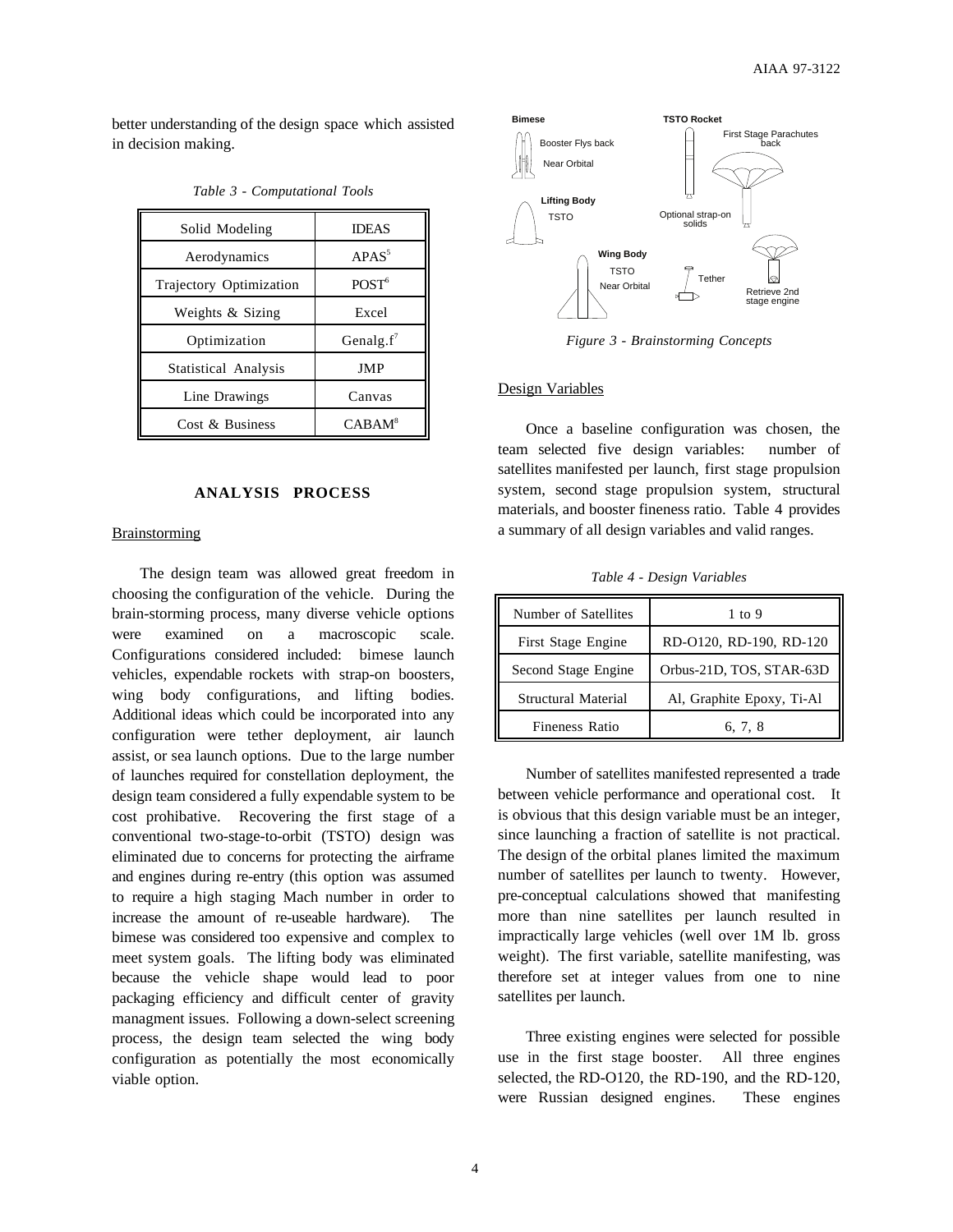brought to the design high performance at extremely low cost. Two hydrocarbon-fueled engines were selected because it was first suspected that the higher propellant bulk densities would result in a smaller dry weight, and therefore cheaper system. The RD-O120 was the only liquid hydrogen-fueled engine chosen for study. The engines were numbered engine one through three, respectively.

The second stage systems chosen were off-theshelf expendable solid propellant motors. The three systems chosen were: the Orbus-21D, the Transfer Orbit Stage (TOS), and the STAR-63D. As with the first stage engine, these engines were numbered engine one through engine three, respectively.

The fourth design variable was structural material. Three materials were chosen for study: Aluminum, Graphite Epoxy, and Titanium-Aluminum (Ti-Al) alloy. These materials were also assigned a number from one to three, respectively. The effects of different materials were realized by applying Technology Reduction Factors (TRFs) to booster airframe component weights and airframe development and production costs. The Ti-Al material, considered "hot structure", had the additional benefit of reducing Thermal Protection System (TPS) requirements.

The last design variable chosen was fuselage fineness ratio (fuselage length-to-diameter ratio). This metric was chosen to study the effects of ascent aerodynamics on the vehicle design. The selected fineness ratios were: 6, 7, and 8. Each value of fineness ratio required a separate aerodynamic model.

#### Design Structure Matrix

Figure 4 shows the Design Structure Matrix (DSM) used in the variable trade studies. This figure shows the flow of information between the different disciplines and the optimizer. Vertical lines indicate input to each of the disciplines or modules. Similarly, the horizontal lines indicate outputs. The modules are evaluated sequentially in descending order from the upper left to the lower right. Therefore, lines above and to the right of the diagonal represent feedforward loops. The lines below and to the left of the diagonal are the feedback loops. Normally, there is an undesirable feedback between trajectory optimization and weights. In this work, Optimization Based Decomposition (OBD) is used to break internal feedback loops between disciplines which would otherwise require iteration. The feedback loop is broken by adding an additional intermediate variable in the optimizer and enforcing a compatibility constraint. In this case, the feedback of required mass ratio (MR req'd) from performance to weights and sizing was broken by adding the mass ratio guess, MR guess (variable #6) and enforcing the constraint that it be equal to MR req'd (#9).



*Figure 4 - Design Structure Matrix*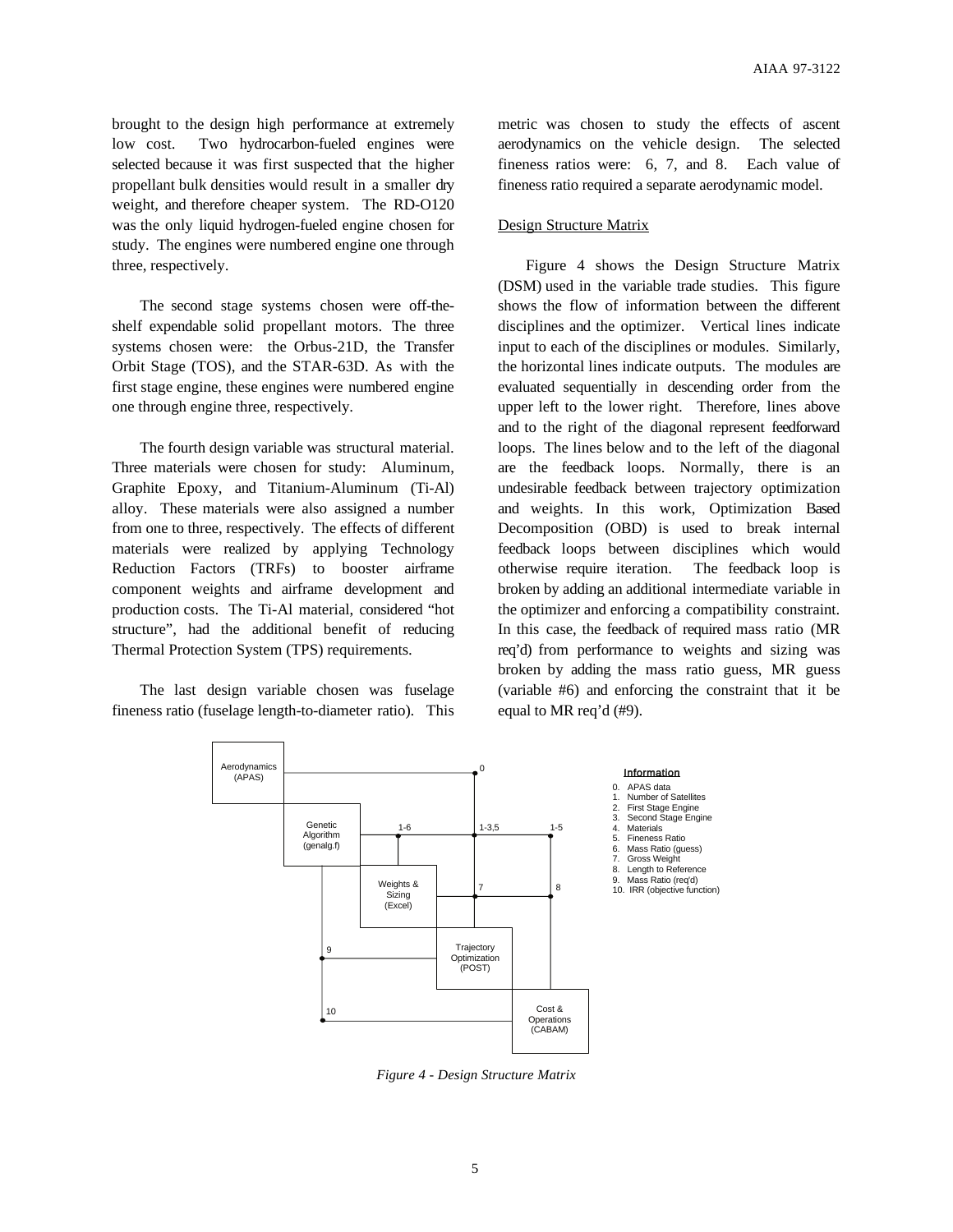## Coupling Variables

Several other internal variables were important and required to provide coupling between modules. The first discipline, weights & sizing, required only an initial guess for the required mass ratio in addition to the five design variables. Performance received only four of the design variables, plus aerodynamic data for each of the fineness ratios, and the gross weight predicted from the weights & sizing module.

The third discipline, Cost, requires all of the subcomponent weights calculated by the weights & sizing module. This would have required a prohibitive number of coupling variables if all of this information had to be passed within the MDO environment. This undesirable situation was avoided simply by fact that the two analyses (weights & sizing and cost) were both run on the same computer platform (Excel spreadsheets in this case). A copy of the weights  $\&$ sizing spreadsheet was literally cut and pasted onto the cost estimation tool, CABAM. By passing the design variables and the photographic scaling variable, length to reference length (L/Lref), CABAM could recreate any design and therefore quickly analyze the life cycle cost of the system. The photographic scaling ratio, L/Lref, was therefore generated by the weights & sizing module and fed forward to the cost module. The performance module returned required mass ratio and the cost module returned IRR to the optimizer. The required mass ratio was then compared to the initial mass ratio guess to enforce the compatibility constraint. IRR was utilized as the objective function of the optimization process.

#### Genetic Algorithm

The choice of variables demonstrates a common occurrence in engineering practice. It is very often the case that the design variables on which a team wishes to perform trade studies are integer values. This poses a problem when trying to perform optimizations because most optimization techniques do not handle integer variables well, if at all. For this study, all of the design variables were integers. Therefore, the logical choice of optimizer was a Genetic Algorithm (GA). The compatibility constraint was implemented through the use of an exterior penalty function within

| Population Size            | 300 |
|----------------------------|-----|
| <b>Maximum Generations</b> | 40  |
| Number of Seeds            |     |
| Cross-over Probability     | 90% |
| Mutation Probability       | 10% |

*Table 5 - Genetic Algorithm Settings*

the objective function routine. Table 5 shows some of the settings for the GA.

Face-centered central composite DOE experimental arrays were generated for the weights and sizing, performance, and cost analysis disciplines. From these three DOE experimental arrays, second-order polynomial Response Surface Equations (RSEs) were fitted to gross weight, L/Lref, MR req'd, and IRR. The use of Response Surface Methodology (RSM) allowed simple integration of several cross-platform disciplinary codes. Additionally, the resulting optimization could be executed very quickly.

#### Response Surface Equations

The weights and sizing spreadsheet was used to generate RSEs for gross weight and photographic scaling ratio. Both responses were expressed as functions of six variables, (the five design variables and an initial MR guess). POST was used to generate an RSE for required MR. CABAM was used to generate an RSE for IRR. The IRR was expressed as a function of six variables: the five design variables and the photographic scaling ratio.

## **TRADE STUDIES**

Once the response surfaces for each discipline were generated, the system-level optimization process began. Because the use of response surfaces allowed fast optimization, more information could be gained from the design space than just the optimal design variable settings. By sequentially constraining each of the design variables and re-performing the optimization, technology trade studies could be performed. That is, one design variable can be held constant and the other four design variables can be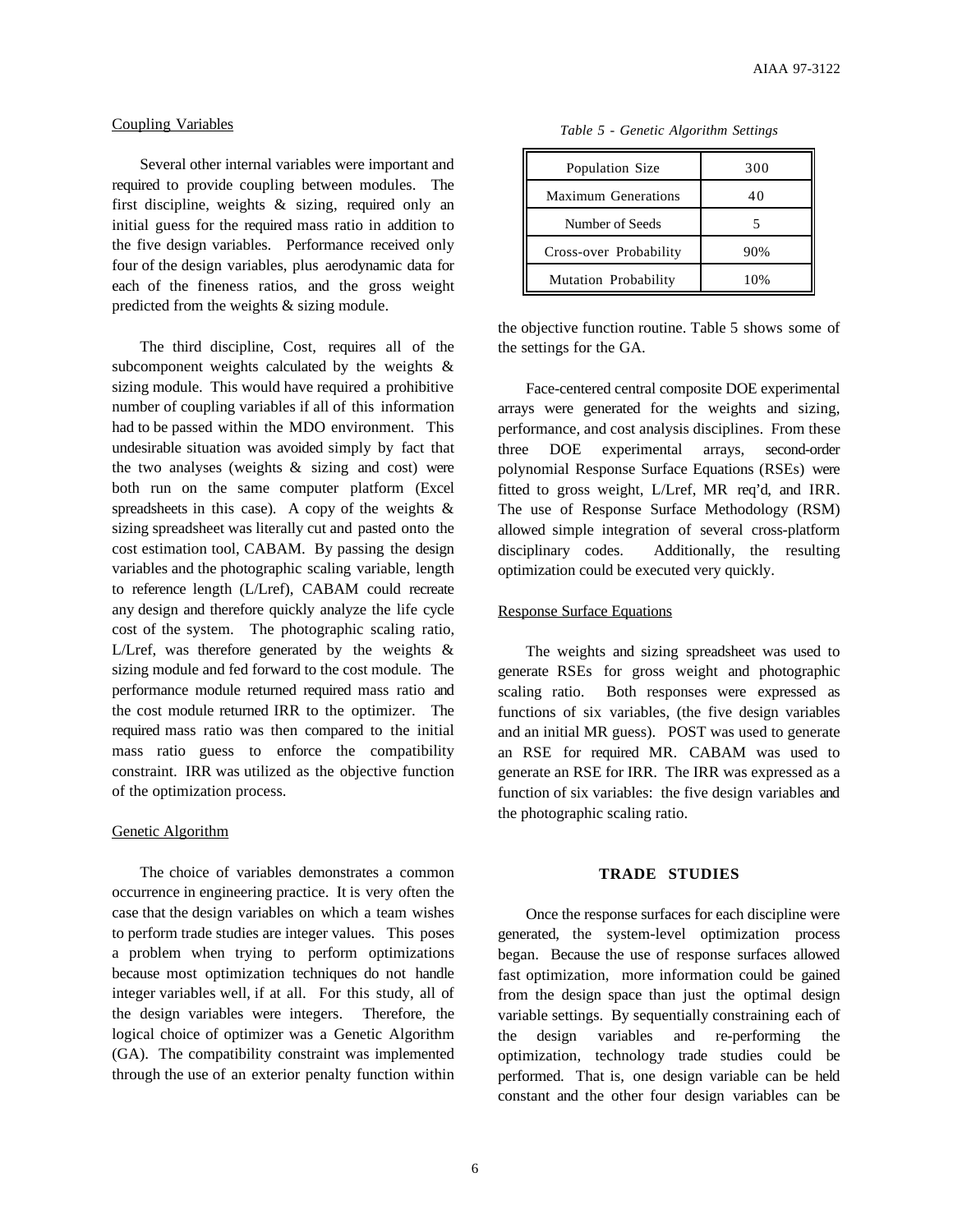'sub-optimized' around that setting. A sweep of these sub-optimums can be created for each design variable. In this manner, the designer can determine the effects on the objective function (IRR) and other vehicle parameters (such as gross weight) due to non-optimal design variable choices in a single variable assuming the others have been re-optimized.

Figure 5 illustrates the advantage of this type of information. As can be seen, the optimum manifesting is three satellites. However, with a constellation configuration of 20 satellites per orbit, an additional flight with a partial payload would be required for each orbital plane (6 flights of 3 satellites

plus 1 flight of 2 satellites). Figure 5 shows that the penalty, in terms of program IRR, for selecting a manifestation strategy of 4 satellites per launch is less than 0.2%. The design team in this case determined that this penalty was acceptable when compared to the additional costs associated with the partially loaded flights. This decision extends even further since the optimal first stage engine is different for the two manifestation strategy choices. It follows that the designer must adopt the RD-O120 engine if it is desired to manifest 4 satellites per launch to avoid partial payload flights in the initial constellation deployment.



| $#$ Sat | FS Eng  | SS Eng     | Matl  | Fineness | MR guess | $Wg$ (klbs) | L/Lref | MR   | IRR $(%$ |
|---------|---------|------------|-------|----------|----------|-------------|--------|------|----------|
|         | RD-0120 | STAR-63D   | Ti-Al |          | 3.90     | 81.27       | 0.76   | 3.88 | $-2.31$  |
|         | RD-0120 | STAR-63D   | Ti-Al | 8        | 4.54     | 154.26      | 0.85   | 4.50 | $-2.08$  |
|         | RD-190  | <b>TOS</b> | Ti-Al | 8        | 5.75     | 293.06      | 0.74   | 5.74 | $-1.88$  |
| 4       | RD-0120 | <b>TOS</b> | Ti-Al | 8        | 3.46     | 204.14      | 0.83   | 3.45 | $-2.00$  |
|         | RD-0120 | <b>TOS</b> | Ti-Al | 8        | 3.78     | 248.53      | 0.88   | 3.79 | $-2.13$  |
| 6       | RD-0120 | <b>TOS</b> | Ti-Al | 8        | 4.03     | 289.18      | 0.92   | 4.04 | $-2.50$  |
|         | RD-0120 | <b>TOS</b> | Ti-Al | 8        | 4.22     | 324.83      | 0.96   | 4.20 | $-3.11$  |
| 8       | RD-0120 | <b>TOS</b> | Ti-Al | 8        | 4.29     | 347.17      | 0.98   | 4.31 | $-3.78$  |
|         | RD-0120 | <b>TOS</b> | Ti-Al | 8        | 4.29     | 362.41      | 0.99   | 4.32 | $-4.65$  |

*Figure 5 - Satellite Manifesting Trade Study*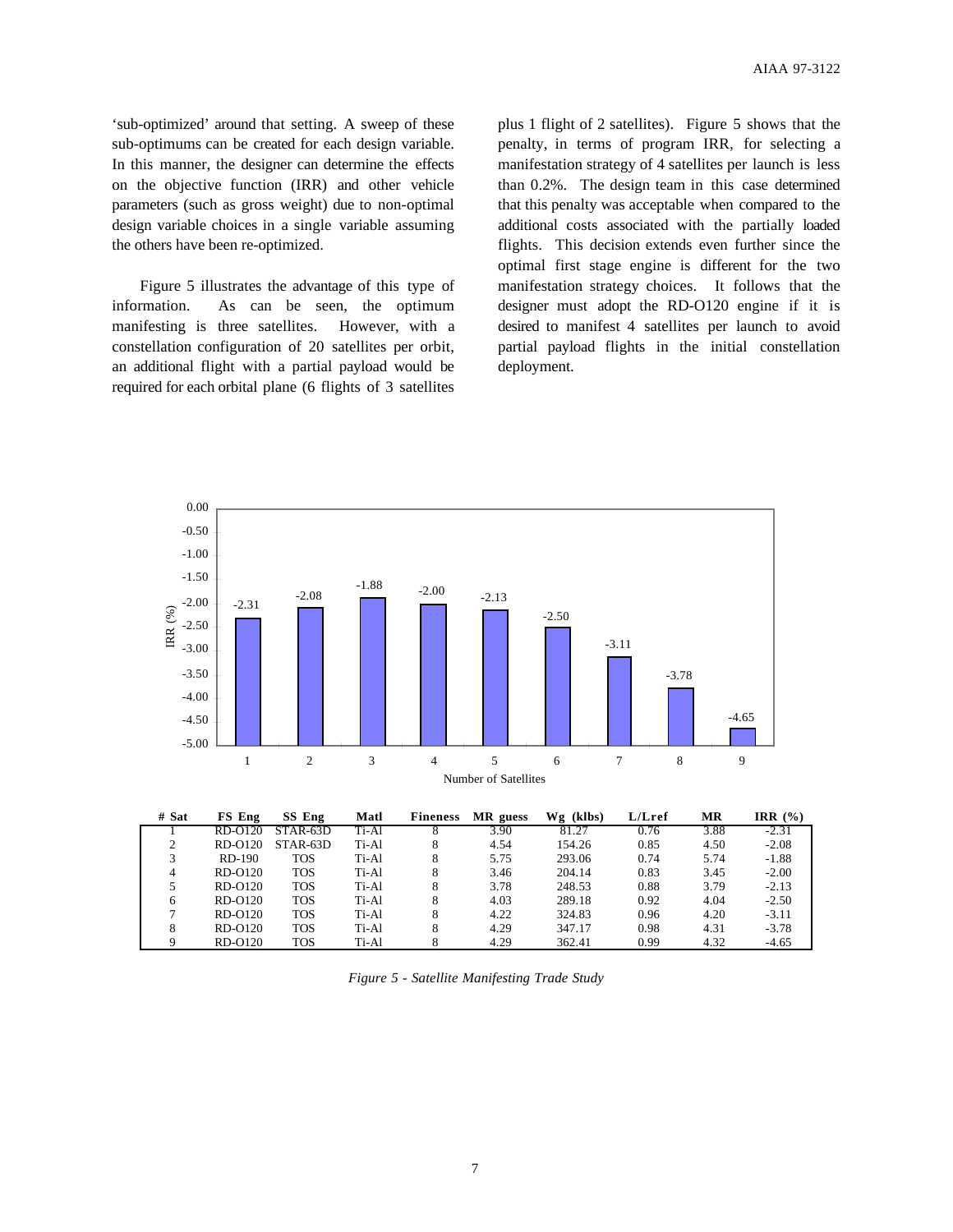An additional benefit of performing these type of trade studies is improved confidence in the optimization process. If only the design variable of interest is constrained and control of all other variables is assigned to the optimizer (as was done in this case), the optimum *within each design variable sweep* will also be the *global* optimum. Therefore, each design variable trade study should reproduce the same optimal design variable settings. Figure 10 illustrates how this information is useful. The optimum in this figure is for 4 satellites and the RD-O120 first stage engine at a fineness ratio of 8. In performing the optimization at 8, the GA did not select the combination of design variables with 3 satellites per launch and the RD-190

engine (as was selected in each of the other onevariable sweeps). We know from performing the additional optimization that this combination is feasible (meets the compatibility constraint) and has a better IRR. Had only one optimization been performed, the designers would have assumed (incorrectly) that the optimum shown in Figure 10 was the global optimum for and the absolute 'best' answer that could be found.

Table 6 summarizes the results of the trade studies. The optimum case is shown along with the design variable choices selected by the design team to select a fully manifested configuration.

| Design Variable      | Optimum | Final Design |  |  |
|----------------------|---------|--------------|--|--|
| Number of Satellites | 3       |              |  |  |
| First Stage Engine   | RD-190  | RD-0120      |  |  |
| Second Stage Engine  | TOS     | <b>TOS</b>   |  |  |
| Structural Material  | Ti-Al   | Ti-Al        |  |  |
| Fineness Ratio       |         |              |  |  |

*Table 6 - Design Variable Selection*



Figure 6 - Sirius Solid Model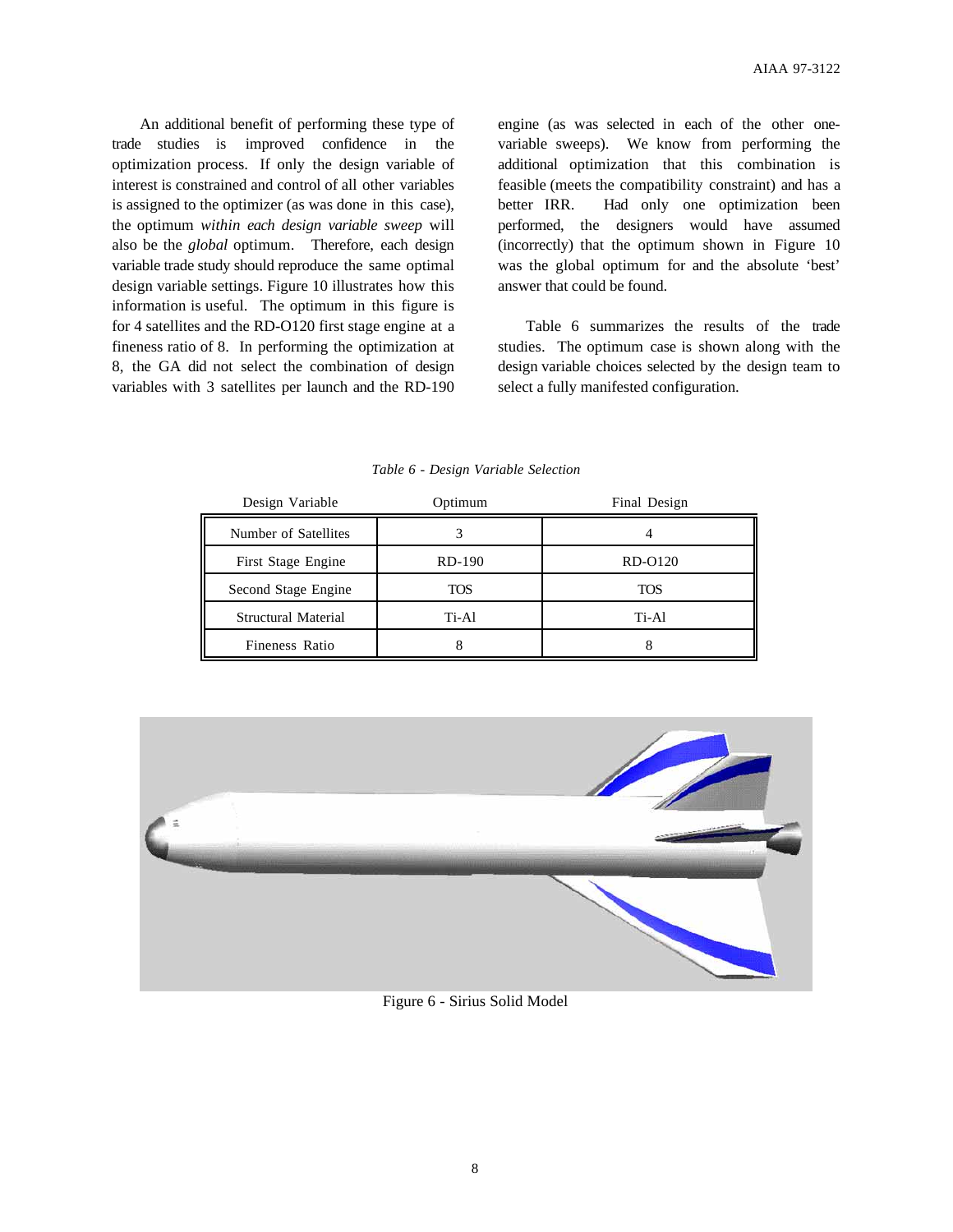

| RD-120 | TOS | Ti-Al | 5.94                                      | 309.33 | 0.85 | 5.96 | $-1.92$ |
|--------|-----|-------|-------------------------------------------|--------|------|------|---------|
|        |     |       | Figure 7 - First Stage Engine Trade Study |        |      |      |         |



*Figure 8 - Second Stage Engine Trade Study*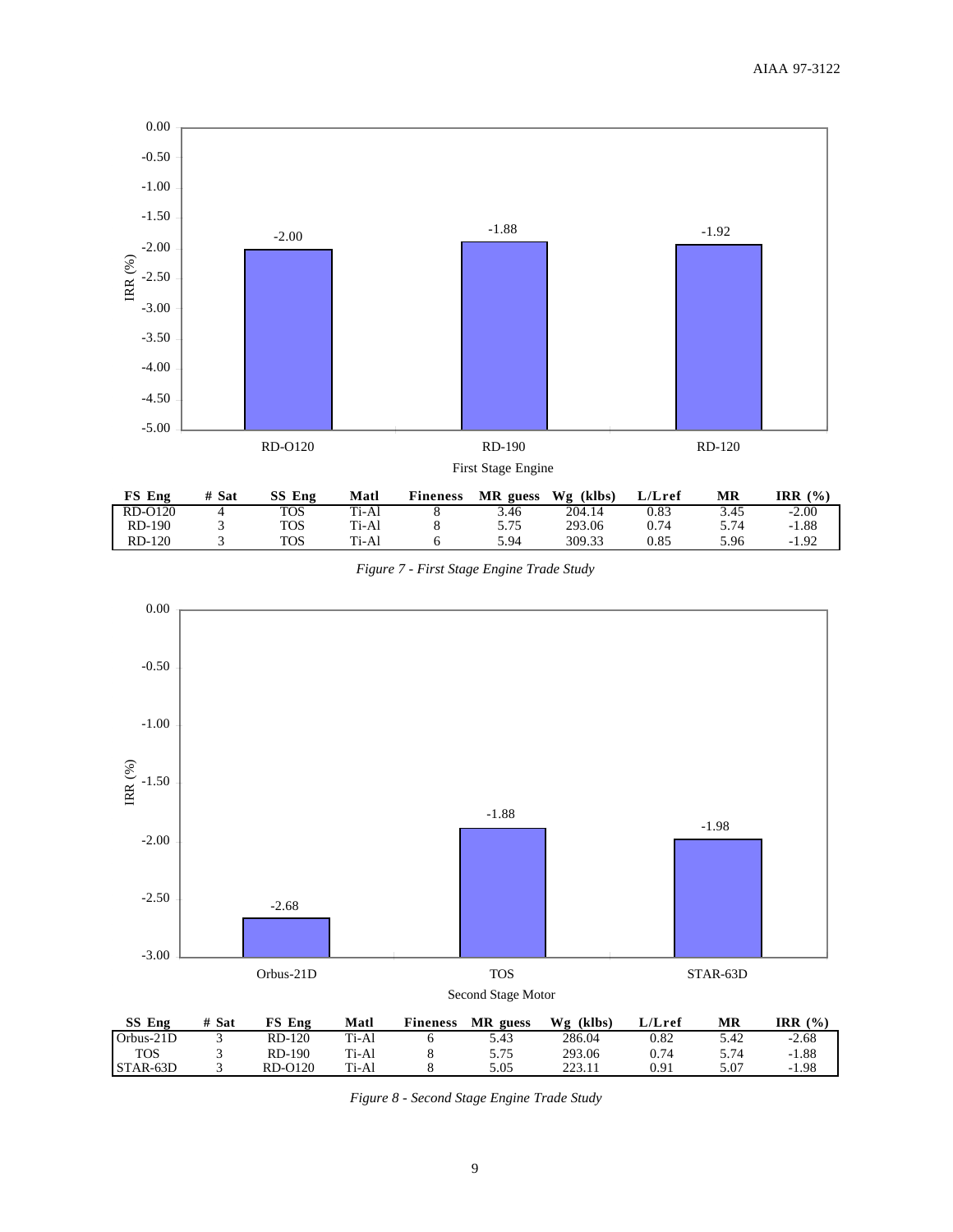

*Figure 9 - Structural Material Trade Study*



*Figure 10 - Booster Fineness Ratio Trade Study*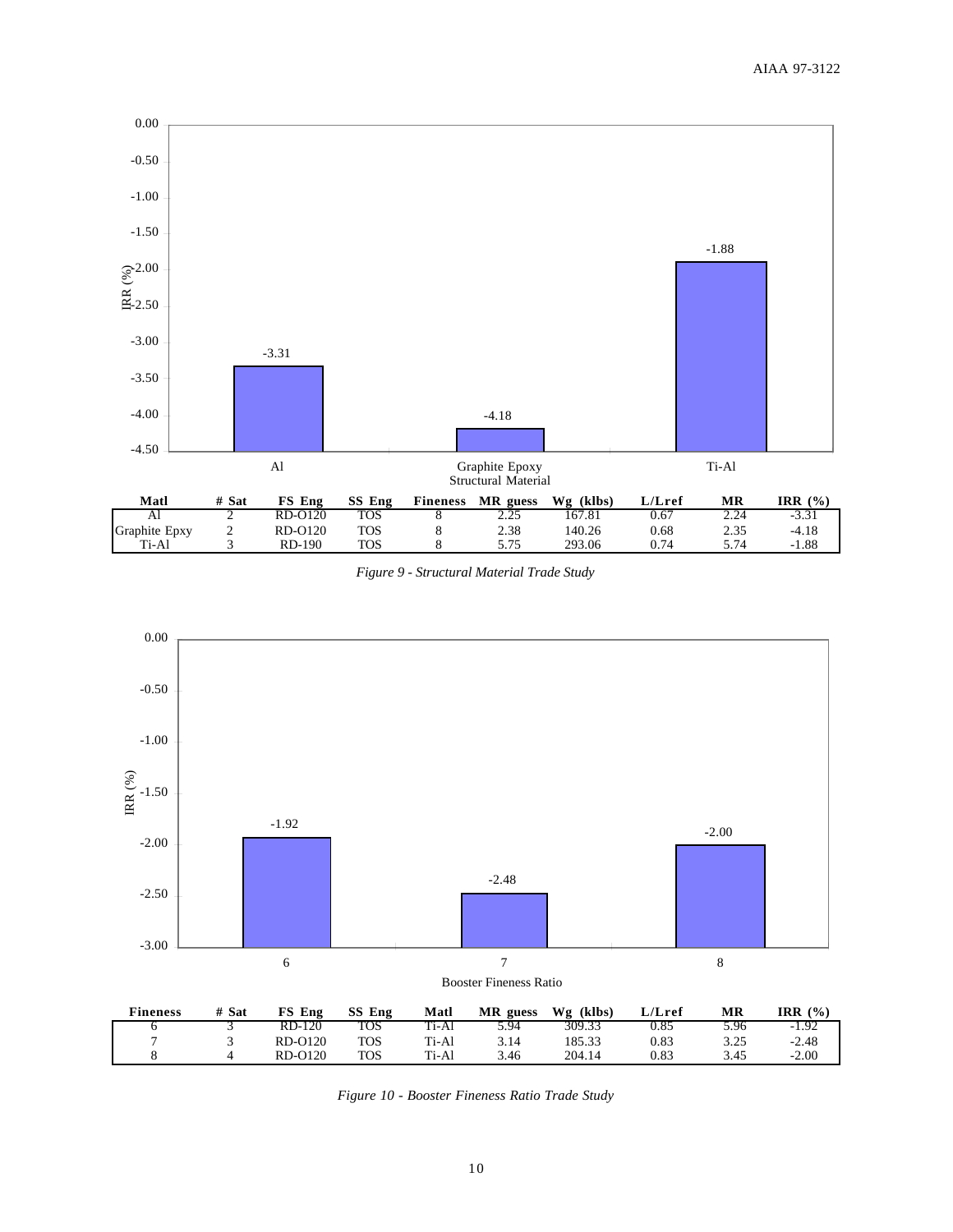#### **VEHICLE DESIGN RESULTS**

Figure 11 is the 3-view drawing of the converged *Sirius* concept corresponding to the selected design variables. *Sirius* is a two-stage-to-orbit (TSTO) allrocket system. The first stage is a reusable wing body design powered by an RD-O120 LOX/LH2 engine. The second stage is an existing expendable Transfer Orbital Stage (TOS) solid propellant motor. A Tether Deployment System (TDS) is used to both circularize the satellites in the final orbit and de-orbit the expended upper stage. The TOS, the TDS, and four *Orion* satellites are carried in the booster payload bay during ascent.

Following a vertical liftoff from Wallops Island, VA, the booster returns un-powered for a horizontal landing in Roosevelt Roads, PR. The *Sirius* booster is post-processed and loaded on a C-5 transport aircraft for return to the Wallops facility.



*Figure 11 - Sirius 3-view*



*Figure 12 - Mission Flight Profile*



*Figure 13 - Booster Re-entry Trajectory*

The gross weight of the launch system is approximately 280,500 lb. and the dry weight is 32,400 lb. *Sirius* uses a moderate lift-to-drag wing body configuration which trims subsonically at 5° and hypersonically at 40° with body flap deflection. The booster required mass ratio is 4.26. The booster stages at 15,450 fps at 349,000 feet, and the upper stage inserts the payload into a transfer orbit of 417 nmi x 102 nmi x 85° inclination. The vehicle is primarily constructed of Ti-Al hot structure which eliminates the need for tile thermal protection system (TPS) over much of the vehicle. Areas that experience the highest heat rates are protected with advanced carbon-carbon (ACC).

A life cycle cost and business economic analysis using CABAM showed that the *Sirius* system was able to make a 1.1% internal rate of return (IRR) with only the *Orion* satellite deployment missions as a source of revenue (assuming that only one satellite is manifested per launch in the replenishment phase of the contract). Aggressive development and test assumptions were used. For example, the prototype was assumed to be converted into the operational vehicle. By entering additional commercial launch markets, requiring the *Orion* corporation to pay 90% of the launch price for the initial constellation deployment in advance, and allowing for multiple manifestation of satellites in the replenishment phase, the *Sirius* program can achieve a remarkable IRR of 39.2%. Entry into these new markets at an optimum payload delivery price of \$850/lb. will not only improve profitability, but will also serve to stimulate the growth of future space markets (such as space tourism, space-based manufacturing, and human exploration of the solar system).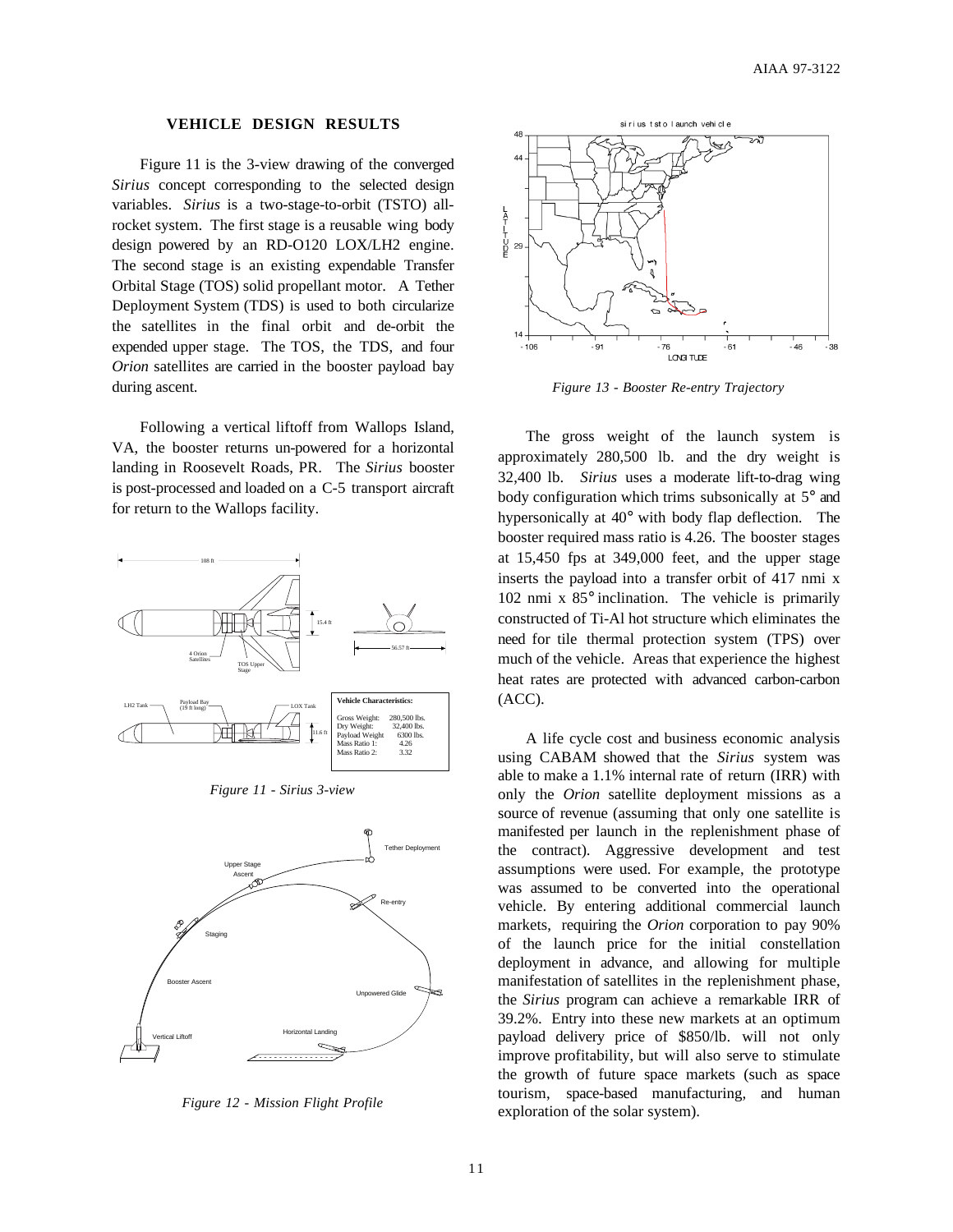

*Figure 14 - Sirius Isometric View*



*Figure 15 - Sirius Top View*



*Figure 16 - Sirius Side View*



*Figure 17 - Sirius Rear View*

#### **CONCLUSIONS**

#### Methodology Conclusions

1. RSE generation inherently incurs losses of information and accuracy. Careful attention must therefore be taken to analyze the fit and accuracy of the RSE. If the limitations of the RSE are understood, the RSE can be used to perform many calculations in a short time, to integrate these calculations onto a single platform, and to learn a great deal about the design space.

2. The most serious disadvantage of this process, in our opinion, is the feeling of alienation experienced by the disciplinarians since they are removed from the

optimization process and replaced by a polynomial equation. The solution to this problem is to ensure that the disciplinarians understand the process and know how the information that they are generating is being used. It is extremely important, therefore, to involve the disciplinarians in evaluating the results of the optimization process.

3. The advantages of this process are the ability to analyze a large portion of the design space, the ability to directly handle discrete variables, the ability to perform disciplinary analyses in parallel, and the ability to design to cost. In this manner, point designs are generated in a very speedy and efficient manner. Trade studies are easily performed and assist the designers in making informed decisions.

#### Vehicle Conclusions

1. It is possible, using a methodology similar to one presented here, to design a new launch system specifically for deploying a Mega-LEO constellation. However, if such a system is used only for the constellation deployment, it is unlikely that the project would be funded due to little or no profit potential.

2. Once such as system is built, entry into current launch markets at launch prices substantially below those offered today will stimulate future launch markets and provide additional profits to offset the significant initial investment. The profitability of the launch system when these additional markets are considered is sufficient enough to attract investors.

3. The demands on a launch system from deploying large constellations requires a high degree of reusability in the design. Use of existing hardware components can reduce development time and costs.

# **ACKNOWLEDGMENTS**

The authors would like to thank the members of the space design group of the Georgia Institute of Technology Aerospace Systems Design Laboratory (ASDL) for their support. Specifically, the following members provided assistance as shown: